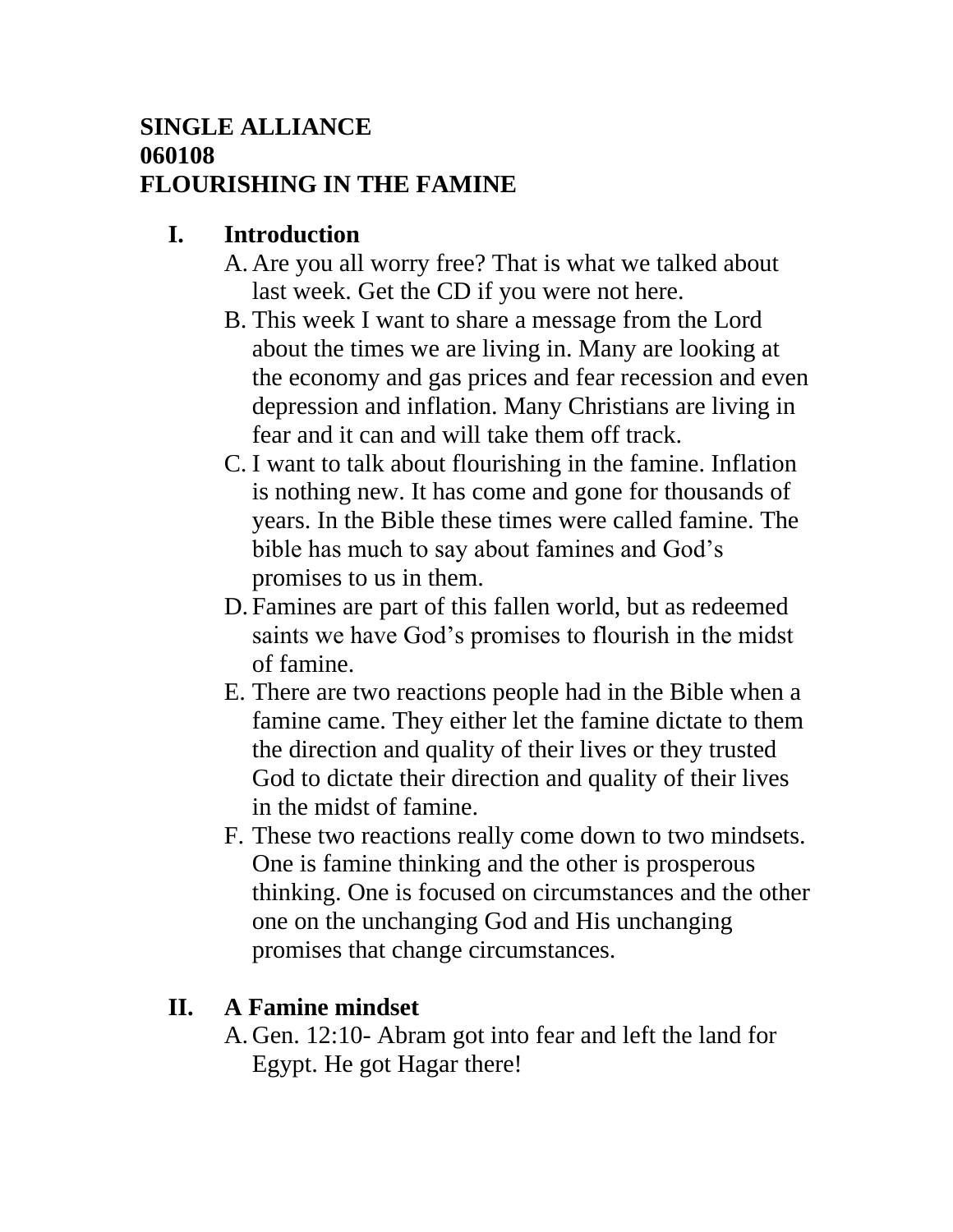- B. Ruth 1:2-5- Elimelech got into fear and left the land for Moab. He and his sons died there.
- C. Many get in fear in times of inflation and when the economy turns down and they try to protect themselves but they make foolish decisions.
	- 1. Stop tithing
	- 2. Get a second job that takes them out of church
	- 3. We should always be good stewards and not be frivolous, but we need to have an abundance mindset.
- D. Fear is rooted in unbelief in God ability or desire to supply for you. This is a hard heart!
	- 1. Ps. 78:19-20
	- 2. 2 Kings 7:1-2
	- 3. Matthew 15:32-34

### **III. A prosperity mindset**

- A. Gen. 26:1- Isaac was tempted to go to Egypt when famine hit but he obeyed God and stayed put and sowed in that land and reaped 100 fold!
- B. 1 Kings 17:1-9-Elijah followed God's leading in the famine and was provided for.
- C. Matthew 16:5-10- Jesus always had a prosperity mindset in circumstances of lack
- D.Jesus taught Peter that He would provide for him in lack
	- 1. Luke 5:4
	- 2. Matthew 17:24-27
	- 3. He blessed his abilities and talents to provide for him

## **IV. Redeemed from the famine**

A. Fear is cast out by love

1. Romans 8:35- Famine cannot separate us from God's love